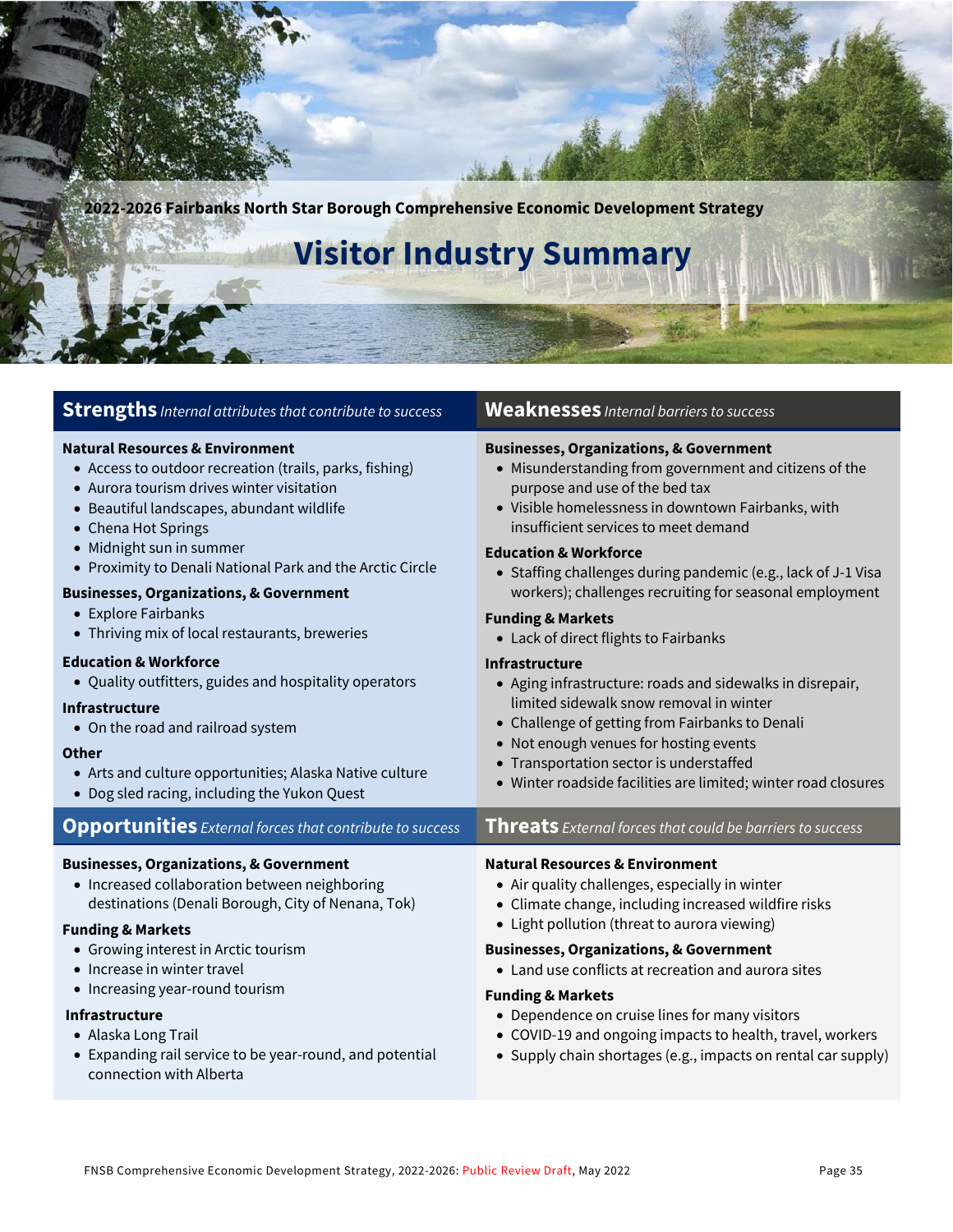| <b>Where We</b><br>Are<br>$(2019$ as pre-<br>pandemic<br>baseline) | What measurements can we use to track progress?<br>Where do we want to be in 5 years?                                                                                        | 2026<br><b>Targets</b>                            |
|--------------------------------------------------------------------|------------------------------------------------------------------------------------------------------------------------------------------------------------------------------|---------------------------------------------------|
| 5,991                                                              | <b>Jobs - FNSB residents employed in leisure &amp; hospitality</b><br>10% of total workforce in 2019; this sector saw the greatest losses in 2020                            | 6,290                                             |
| \$70.5 Million                                                     | Visitor Spending - Hotel/motel annual room receipts<br>Increased 8% from 2016 to 2019, then declined 55% between 2019 and 2020                                               | <b>80 Million</b>                                 |
| \$143 Million                                                      | Wages - Annual wages to FNSB residents employed in leisure & hospitality<br>Only 4% of total wages, indicating these jobs pay less than other industries                     | \$150<br><b>Million</b>                           |
| 596,066                                                            | Passengers - Fairbanks International Airport passenger arrivals<br>2020 passenger arrivals were half the 2019 number                                                         | 625,869                                           |
| <b>11.7 days</b><br>(2016)                                         | Trip Length - Average stay for visitors whose Alaska trips include Interior Alaska<br>Visitors to Interior Alaska stay longer than the statewide visitor average of 9.2 days | <b>12.5 days</b><br>(increase of $\sim$ 1<br>day) |

*Sources: Employment & wages from 2019 Bureau of Economic Analysis; Hotel receipts from FNSB Community Research Quarterly (as reported by Cities of Fairbanks & North Pole, FNSB Financial Services), Passenger data from FNSB Community Research Quarterly; trip length from the Alaska Visitor Statistics Program.* 



"We need to move away from the concept of a 'tourism season' – our visitors are not just tourists, and we want to be a year-round industry, not just seasonal."

"We are in a good opportunity right now with the independent travelers. We are looking ahead to the increase in cruises, and we are thinking about who we want to be as a destination going forward. Look at what Hawaii is doing."

"A new convention center could help meet multiple objectives. It could help bring more visitors during shoulder seasons."

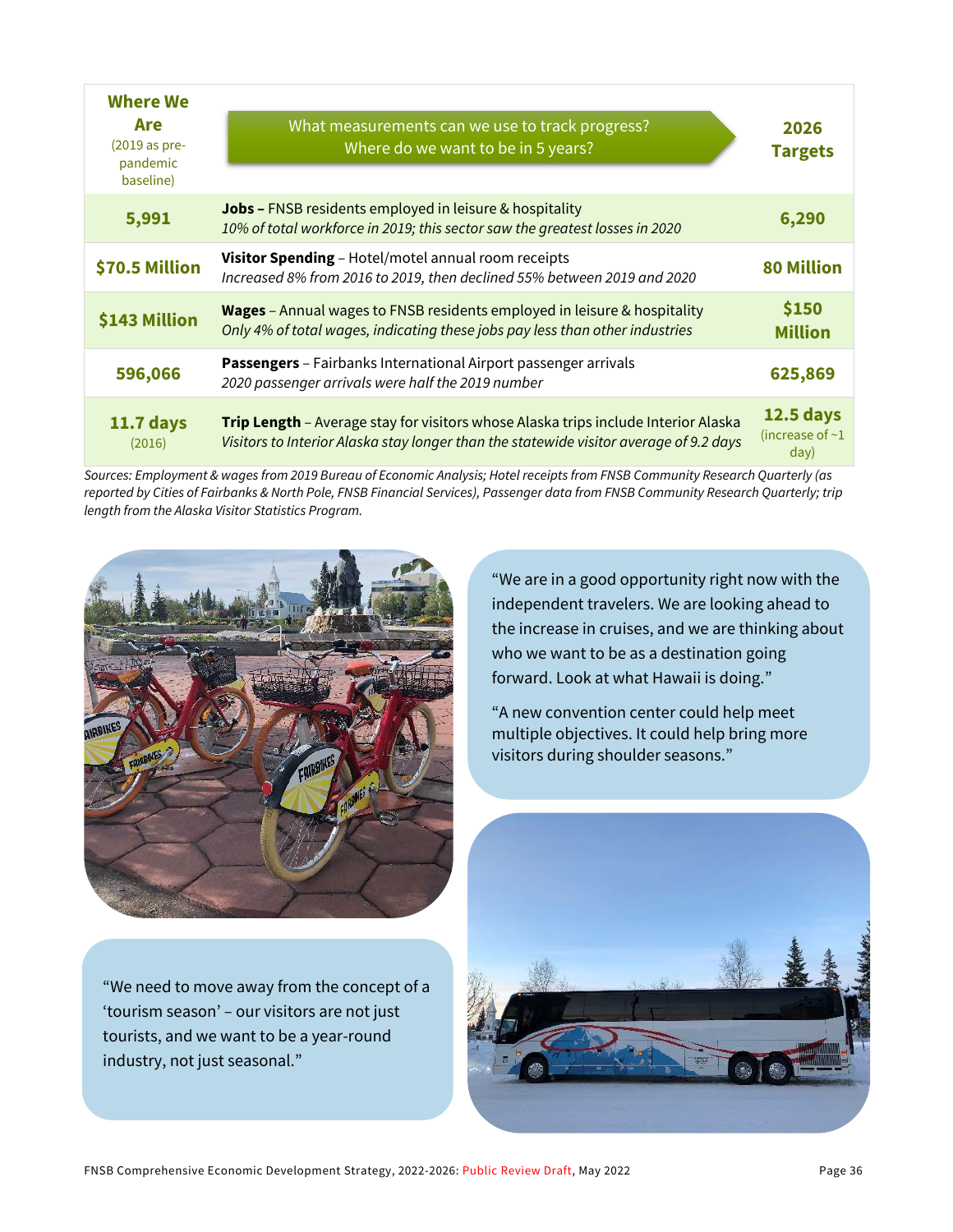**Visitor Industry Objectives** *– Long term improvements and changes we want to see in five years or more*

- 
- 1. Interior Alaska is striving to be a year-round, world-class, adaptable visitor destination.



- 2. Fairbanks is a prominent international hub for military, arts, energy, and Arcticfocused conferences.
- 3. Interior Alaska is recognized and celebrated for its outdoor access and opportunities.

"The Alaska Railroad is involved in a major Seward project…the Seward dock is being rebuilt, which will allow for more passengers. That means more visitors to Fairbanks."

"The J1 program is critical to tourism because they work many of the seasonal service jobs. During the pandemic, participation in the program dropped, causing businesses to close or limit hours."

### **Strategies & Actions** – *Activities we will implement over the next five years to accomplish goals & targets*

- **1. Coordinated Marketing/Planning** Fund destination marketing and planning efforts. *(Objectives 1, 2, 3)*
	- a. Promote Fairbanks as an in-state destination for Alaskans.
	- b. Promote Interior Alaska as a road trip destination for Canadians (currently 10% of visitors), and Lower 48 visitors.
	- c. Collaborate with neighboring destinations (Denali Borough, Nenana, Tok) on marketing.
	- d. Advocate to the Alaska Travel Industry Association (ATIA) to conduct the Alaska Visitor Statistics Program (AVSP) annually and better capture winter visitation trends.
	- e. Create a local data collection strategy to gain insight about visitor trends.
	- f. Conduct visitor capacity planning to determine realistic targets for future visitation based on local resources and to ensure visitors enjoy quality visits without negative impacts to local quality of life or the environment.
- **2. Top-Ranked Meeting Hub** Develop a world class convention and arts center. *(Objective 2)*
	- a. Construct a convention and arts center.  $\mathbb{S}$
	- b. Maintain the Carlson Center as a community event space.  $\mathcal{L}$
- **3. International Destination** Promote Interior Alaska as a destination for Arctic and aurora tourism. *(Objectives 1, 2)*
	- a. Create a collective marketing strategy for aurora viewing, including international promotion.
	- b. Promote summer solstice travel.
	- c. Work with neighboring regions to promote Arctic tourism.
	- d. Identify long-term placement for Ice Alaska venue.
- **4. Better Access**  Advocate for reliable, regularly scheduled transportation services to and from Fairbanks. *(Objectives 1- 3)*
	- a. Increase rail service in winter months.
	- b. Support long-term rail connectivity to the Lower 48.
	- c. Expand cooperative marketing programs with airlines to gain access to new visitor markets.
	- d. Expand flight options in winter.
	- e. Increase transportation options to destinations near Fairbanks (e.g., Denali National Park).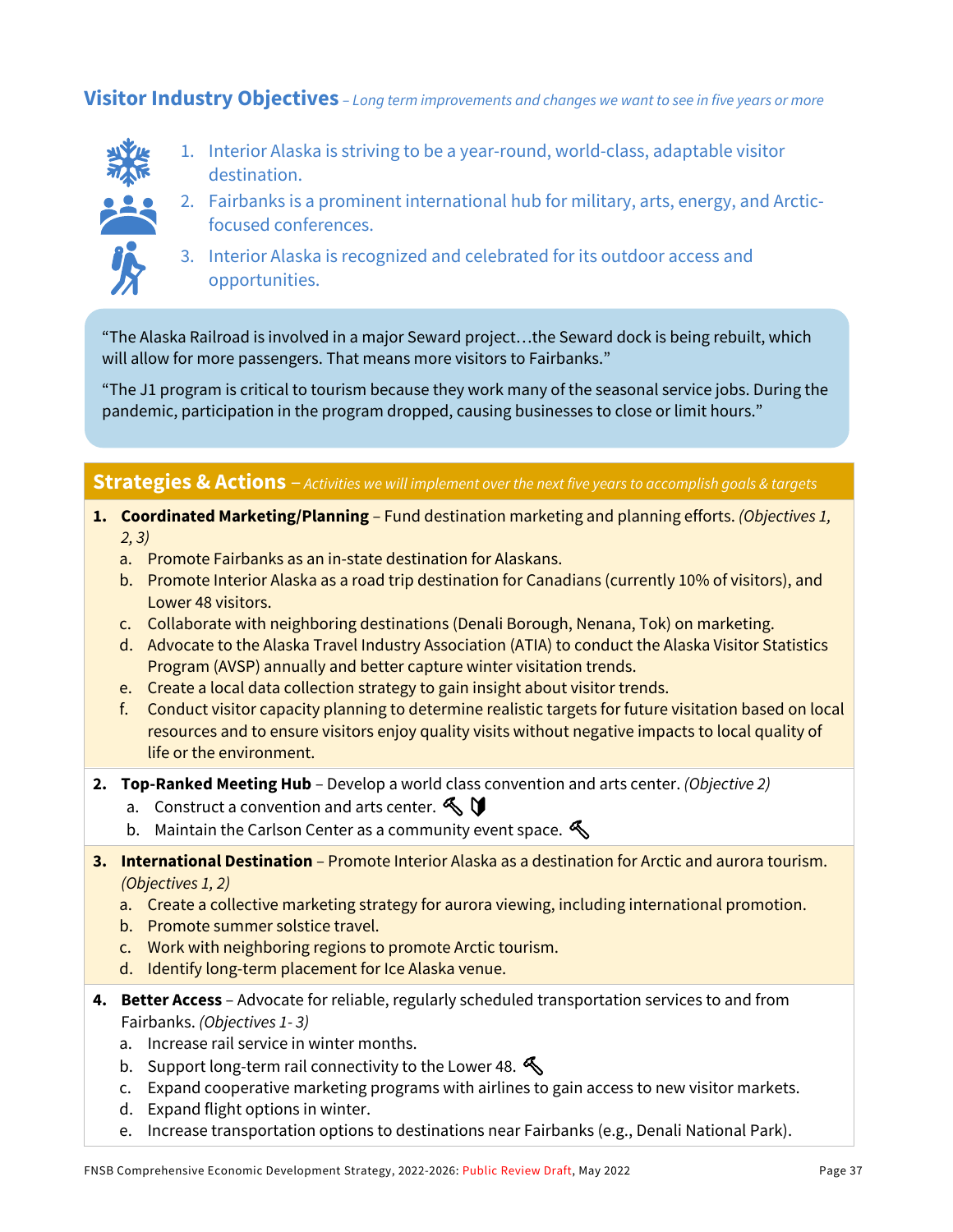- **5. Recreation Opportunities** Expand indoor and outdoor recreation opportunities that appeal to residents and visitors alike. *(Objectives 1, 3)*
	- a. Complete and implement the FNSB Recreational Trails Plan.  $\mathcal{L}$
	- b. Support establishment of the Alaska Long Trail.

*See Recreation and Entertainment for related actions, including the Carlson Center, Pioneer Park Master Plan and North Star Athletics Complex.*

- **6. Quality Infrastructure & Effective Policies** Implement infrastructure and policy recommendations from regional plans that help create livable, vibrant communities and destinations. *(Objectives 1-3)*
	- a. Maintain and implement the Chena Riverfront Plan.
	- b. Complete and implement the Fairbanks Downtown Plan.

*See Communication, Health Care, and Land Use for other quality of life related and infrastructure improvements.*



#### **Other Relevant Resources**

- **Alaska Visitor Statistics Program**. Alaska Travel Industry Association[. View here.](https://www.alaskatia.org/marketing/alaska-visitors-statistics-program-avsp-vii)
- **Chena Riverfront Plan**. Fairbanks North Star Borough Chena Riverfront Commission. Amended 2016. [View here.](https://www.fnsb.gov/DocumentCenter/View/1239/Chena-Riverfront-Plan-PDF)
- **Comprehensive Recreational Trails Plan**. Fairbanks North Star Borough. Est. completion spring 2022. [View here.](https://www.fnsbtrailsplan.com/)
- **Explore Fairbanks 2022 Strategic Marketing Plan**. Explore Fairbanks. 2021[. View here.](https://assets.simpleviewinc.com/simpleview/image/upload/v1/clients/fairbanks/2022_Explore_Fairbanks_Stratetgic_Marketing_Plan_1b8f85e5-7cf6-4b61-aa51-19b86cfc659b.pdf)
- **Feasibility Study & Market Analysis for the Management Options of the Carlson Center**. Fairbanks North Star Borough. 2020. [View here.](https://fairbanksak.myrec.com/documents/fnsb_carlson_center_study_12_2020.pdf)
- Fairbanks Downtown Plan. Fairbanks North Star Borough. Est. completion Fall 2022[. View here.](https://downtownfbx2040.com/home-2/)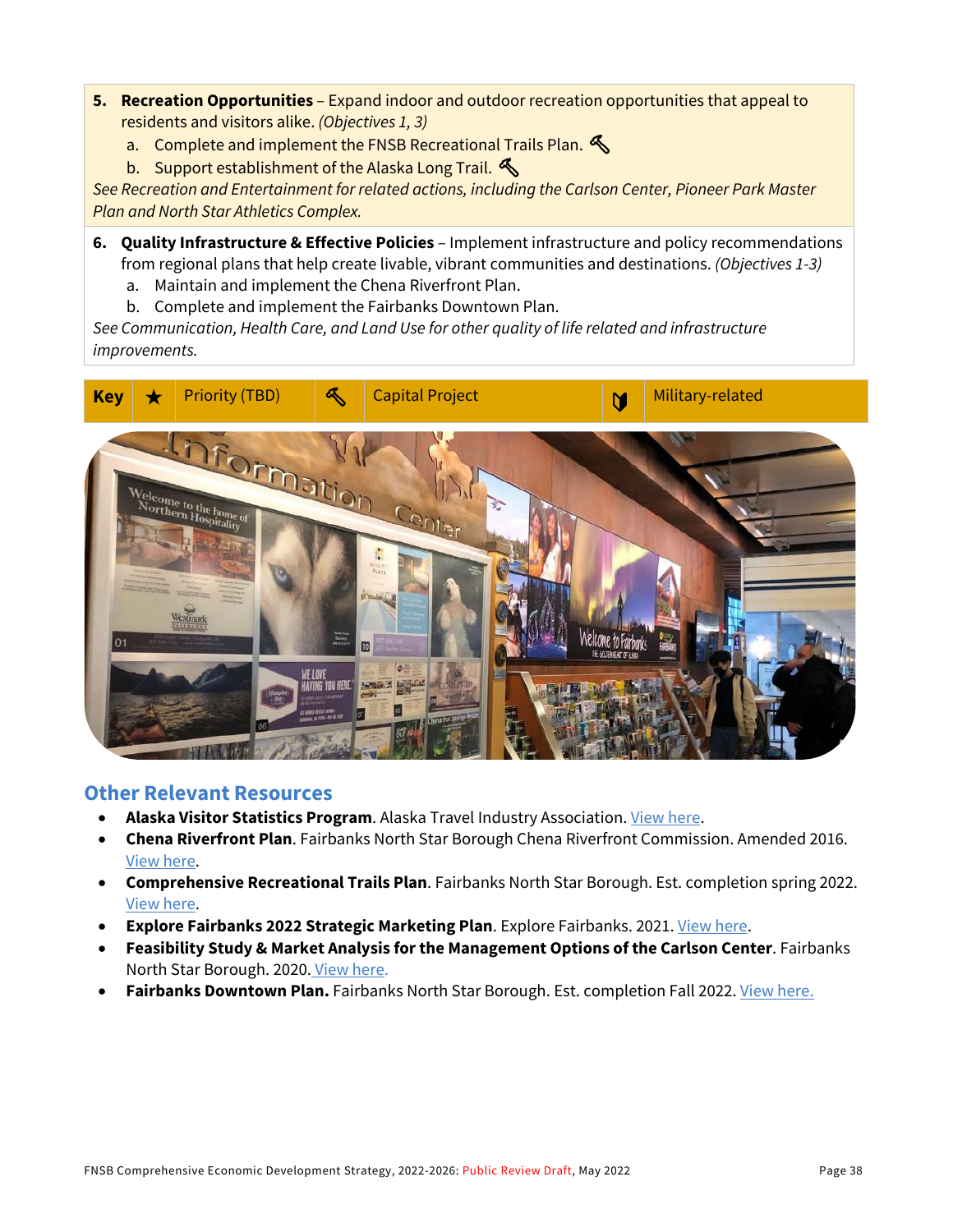# **Visitor Industry**

*See Appendix A for a list of acronyms.*

## **Strategy #1: Coordinated Marketing/Planning – Fund destination marketing and planning efforts.**

| <b>Capital</b><br><b>Project?</b> |    | <b>Action</b>                                                                                                                                                                                                                              | Lead                     | <b>Support</b>                                                                                                                                                                                        | <b>Estimated</b><br><b>Resources</b> | <b>Target</b><br><b>Completion</b> |
|-----------------------------------|----|--------------------------------------------------------------------------------------------------------------------------------------------------------------------------------------------------------------------------------------------|--------------------------|-------------------------------------------------------------------------------------------------------------------------------------------------------------------------------------------------------|--------------------------------------|------------------------------------|
|                                   | а. | Promote Fairbanks as an in-state destination for Alaskans.                                                                                                                                                                                 | <b>Explore Fairbanks</b> | <b>ATIA</b>                                                                                                                                                                                           | TBD                                  | Varies                             |
|                                   | b. | Promote Interior Alaska as a road trip destination for<br>Canadians (currently 10% of visitors), and Lower 48 visitors.                                                                                                                    | <b>Explore Fairbanks</b> | <b>ATIA</b>                                                                                                                                                                                           | TBD                                  | Varies                             |
|                                   | C. | Collaborate with neighboring destinations (Denali Borough,<br>Nenana, Tok) on marketing.                                                                                                                                                   | <b>Explore Fairbanks</b> | Denali Chamber of Commerce, Alaska<br>Public Lands Information Centers,<br>Interior Trails & Parks Foundation,<br>Nenana Native Council<br>North Pole Chamber of Commerce,<br>Tok Chamber of Commerce | Varies                               | Varies                             |
|                                   | d. | Advocate to ATIA to conduct the AVSP annually and better<br>capture winter visitation trends.                                                                                                                                              | <b>ATIA</b>              | <b>Explore Fairbanks</b>                                                                                                                                                                              | TBD                                  | Annual                             |
|                                   |    | e. Create a local data collection strategy to gain insight about<br>visitor trends.                                                                                                                                                        | <b>Explore Fairbanks</b> |                                                                                                                                                                                                       | TBD                                  | <b>TBD</b>                         |
|                                   | f. | Conduct visitor capacity planning to determine realistic<br>targets for future visitation based on local resources and to<br>ensure visitors enjoy quality visits without negative impacts<br>to local quality of life or the environment. | <b>Explore Fairbanks</b> | <b>FNSB</b>                                                                                                                                                                                           | TBD                                  | <b>TBD</b>                         |

# **Strategy #2: Top-Ranked Meeting Hub – Develop a world class convention and arts center in the FNSB.**

| <b>Capital</b><br>Project? | <b>Action</b>                                                     | <b>Lead</b>       | <b>Support</b>                       | <b>Estimated Target</b> | <b>Resources Completion</b> |
|----------------------------|-------------------------------------------------------------------|-------------------|--------------------------------------|-------------------------|-----------------------------|
|                            | <b>a.</b> Construct a convention and arts center.                 | Explore Fairbanks | FNSB, Greater Fairbanks Chamber of   | <b>TBD</b>              | TBD                         |
|                            |                                                                   |                   | Commerce, Fairbanks Arts Association |                         |                             |
|                            | <b>b.</b> Maintain the Carlson Center as a community event space. | <b>FNSB</b>       | Explore Fairbanks, Greater Fairbanks | <b>TBD</b>              | Ongoing                     |
|                            |                                                                   |                   | <b>Chamber of Commerce</b>           |                         |                             |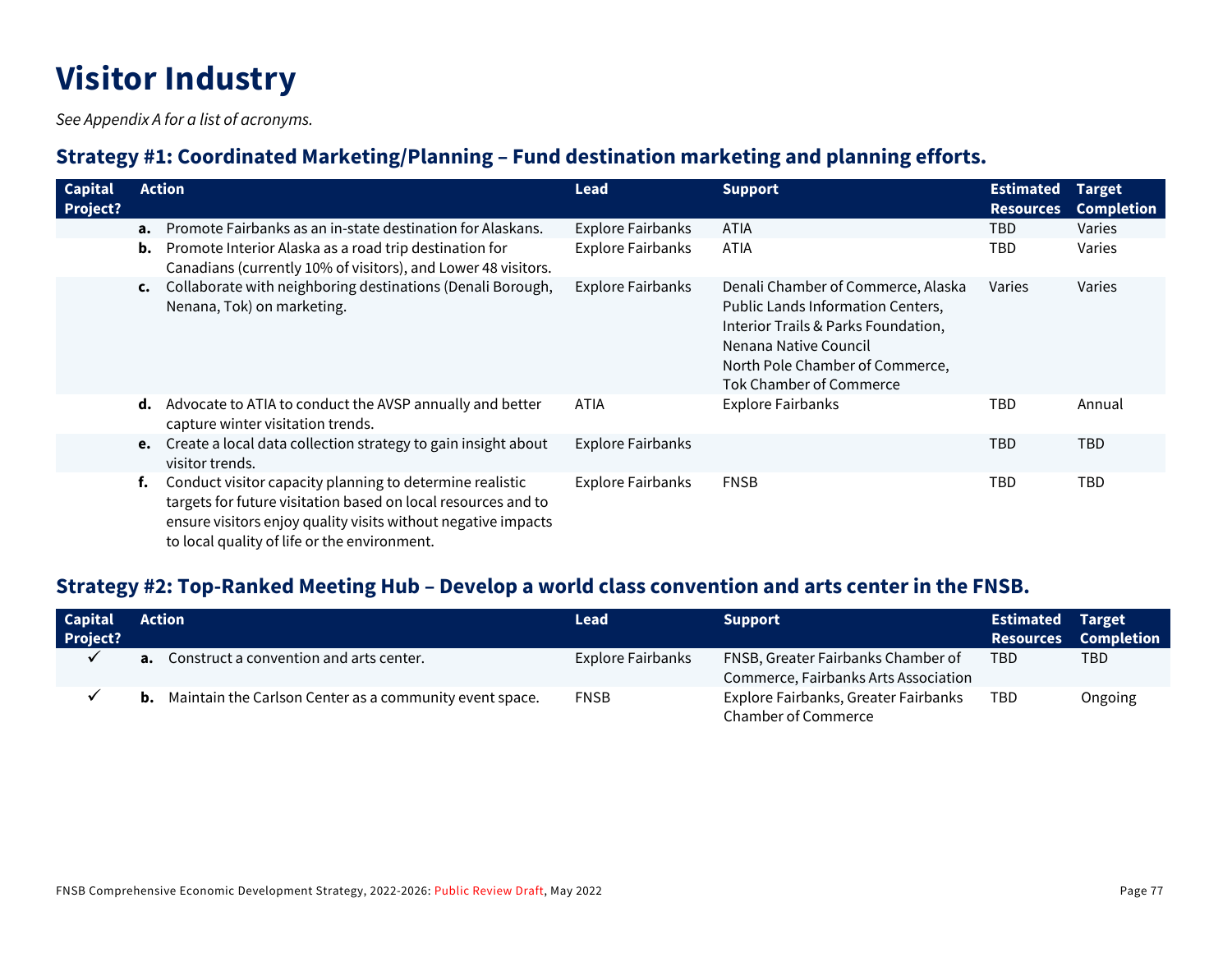# **Strategy #3: International Destination – Promote Interior Alaska as an international destination for Arctic and aurora tourism.**

| <b>Capital</b><br><b>Project?</b> |                | <b>Action</b>                                                                                                         | <b>Lead</b>              | <b>Support</b>                                                                                                                     | <b>Estimated</b><br><b>Resources</b> | <b>Target</b><br><b>Completion</b> |
|-----------------------------------|----------------|-----------------------------------------------------------------------------------------------------------------------|--------------------------|------------------------------------------------------------------------------------------------------------------------------------|--------------------------------------|------------------------------------|
|                                   |                | <b>a.</b> Create a collective marketing strategy for aurora viewing,<br>including promotion in international markets. | <b>Explore Fairbanks</b> | <b>ATIA</b>                                                                                                                        | TBD                                  | Ongoing                            |
|                                   | b.             | Promote summer solstice travel.                                                                                       | <b>Explore Fairbanks</b> | ATIA                                                                                                                               | TBD                                  | Ongoing                            |
|                                   | $\mathsf{c}$ . | Work with neighboring regions to promote Arctic tourism.                                                              | <b>Explore Fairbanks</b> | North Slope Borough, Tundra Tours,<br>Ukpeagvik Iñupiat Corporation, Simon<br>Paneak Memorial Museum, Inuit<br>Circumpolar Council | Varies                               | Ongoing                            |
|                                   | d.             | Identify long-term placement for Ice Alaska venue.                                                                    | Ice Alaska               | <b>Explore Fairbanks</b>                                                                                                           | TBD                                  | TBD                                |

## **Strategy #4: Better Access – Advocate for reliable, regularly scheduled transportation services to Fairbanks.**

| <b>Capital</b><br><b>Project?</b> |                | <b>Action</b>                                                                                   | <b>Lead</b>                                   | <b>Support</b>                                                                                       | Estimated<br><b>Resources</b>                      | <b>Target</b><br><b>Completion</b> |
|-----------------------------------|----------------|-------------------------------------------------------------------------------------------------|-----------------------------------------------|------------------------------------------------------------------------------------------------------|----------------------------------------------------|------------------------------------|
|                                   |                | <b>a.</b> Increase rail service in winter months.                                               | Alaska Railroad                               | <b>Explore Fairbanks</b>                                                                             | TBD.                                               | <b>TBD</b>                         |
| ✓                                 | b.             | Support long-term rail connectivity to the Lower 48. Learn<br>more here.                        | Alberta Railway<br>Development<br>Corporation | Alaska Railroad                                                                                      | \$17 billion<br>$($ \$5.5<br>billion in<br>Alaska) | <b>TBD</b>                         |
|                                   | $\mathsf{c}$ . | Expand cooperative marketing programs with airlines to<br>gain access to new visitor markets.   | Explore Fairbanks                             | Airlines, ATIA                                                                                       | Varies                                             | Ongoing                            |
|                                   | d.             | Expand flight options in winter.                                                                | <b>Explore Fairbanks</b>                      | Airlines, ATIA                                                                                       | Varies                                             | Ongoing                            |
|                                   | e.             | Increase transportation options to destinations near<br>Fairbanks (e.g., Denali National Park). | <b>Explore Fairbanks</b>                      | Denali Chamber of Commerce, Tok<br>Chamber of Commerce, Alaska<br>Railroad, transportation providers | <b>TBD</b>                                         | Ongoing                            |

# **Strategy #5: Recreation Opportunities – Expand indoor and outdoor recreation opportunities that appeal to residents and visitors alike.**

| <b>Capital</b>  |    | <b>Action</b>                                                                 | <b>Lead</b>                                   | <b>Support</b>                                                                                      | <b>Estimated Target</b>          |                                    |
|-----------------|----|-------------------------------------------------------------------------------|-----------------------------------------------|-----------------------------------------------------------------------------------------------------|----------------------------------|------------------------------------|
| <b>Project?</b> |    |                                                                               |                                               |                                                                                                     | <b>Resources</b>                 | <b>Completion</b>                  |
| $\checkmark$    | а. | Complete and implement the FNSB Recreational Trails Plan.                     | <b>FNSB</b>                                   | Interior Trails & Parks Foundation,<br>Alaska Trails                                                | TBD.                             | Plan to be<br>completed<br>in 2022 |
| v               |    | <b>b.</b> Support establishment of the Alaska Long Trail. Learn more<br>here. | Alaska Trails, Long<br><b>Trail Coalition</b> | Interior Trails & Parks Foundation,<br>Explore Fairbanks, state and federal<br>agencies, landowners | \$13.2<br>million for<br>phase 1 | TBD                                |